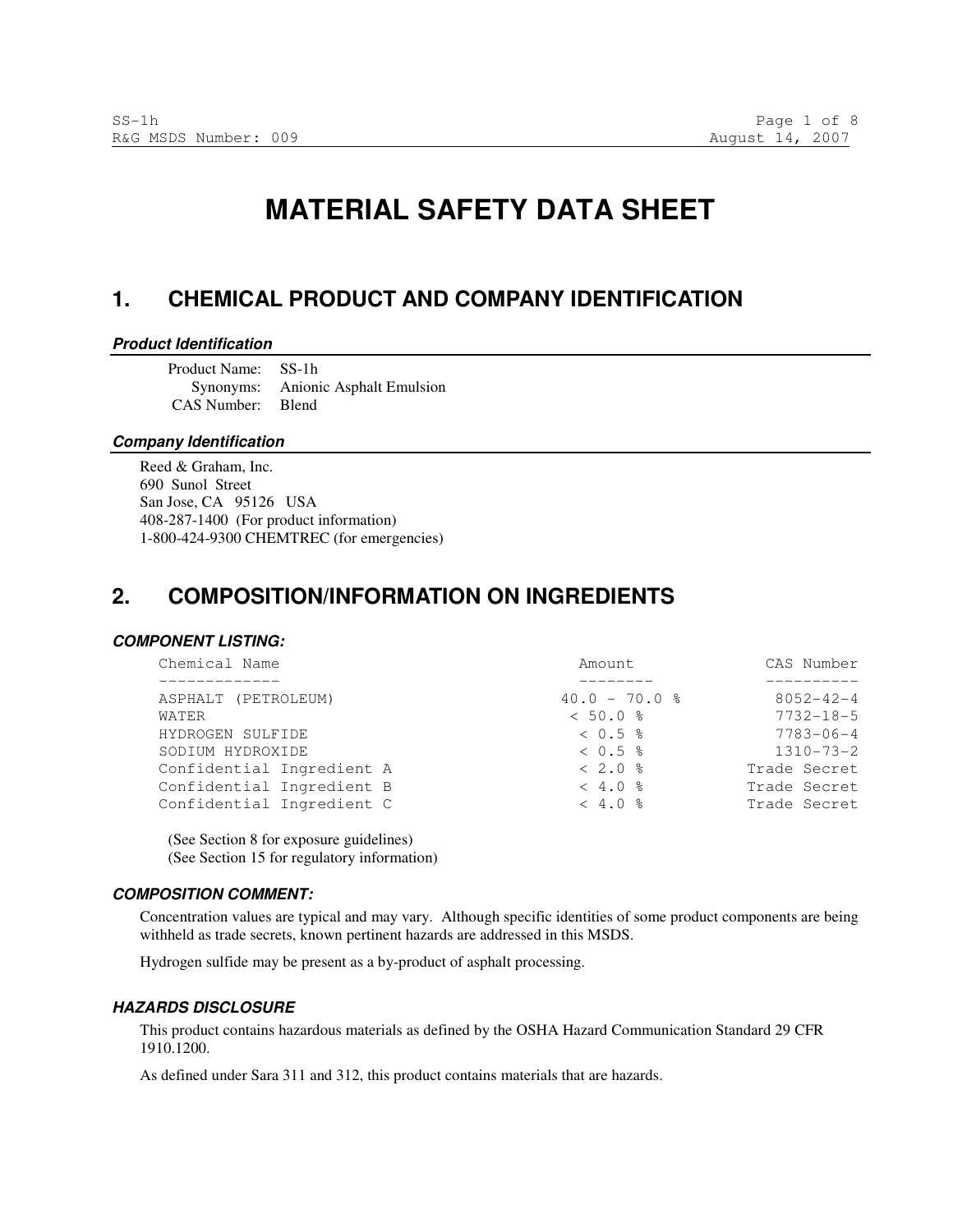#### **MISCELLANEOUS:**

This material does not have established exposure limits.

# **3. HAZARDS IDENTIFICATION**

|        | **********************<br>******************<br><b>EMERGENCY OVERVIEW</b> |        |
|--------|---------------------------------------------------------------------------|--------|
| *      |                                                                           | $\ast$ |
| $\ast$ | <b>CAUTION</b>                                                            | ∗      |
| $\ast$ |                                                                           | ∗      |
| *      | May cause skin and eye irritation. Dilute with                            | ∗      |
| $\ast$ | water. For hot product, immediately immerse in or                         | ∗      |
| $\ast$ | flush the affected area with large amounts of cold                        | ∗      |
| $\ast$ | water to dissipate heat. Do not allow material to                         | ∗      |
| ∗      | completely dry. Fumes from heated material may be                         | ∗      |
| *      | irritating. Aspiration hazard if swallowed – can                          | ∗      |
| *      | cause lung damage.                                                        | $\ast$ |
| *      |                                                                           | $\ast$ |
|        |                                                                           |        |

HMIS Rating –

| Health: 1                    |  |
|------------------------------|--|
| Flammability: 0              |  |
| Reactivity: 0                |  |
| Personal Protection Index: 0 |  |

NFPA Rating –

Health: 1 Flammability: 0 Reactivity: 0 Special Hazard: None

### **POTENTIAL HEALTH EFFECTS**

#### **EYE:**

Direct contact may cause eye irritation. Exposure to vapors, fumes, or mists may cause irritation. Contact with heated material may cause eye burns and permanent tissue damage.

#### **SKIN:**

Avoid prolonged or repeated contact with skin. Prolonged or repeated contact may irritate the skin and cause a skin rash (dermatitis).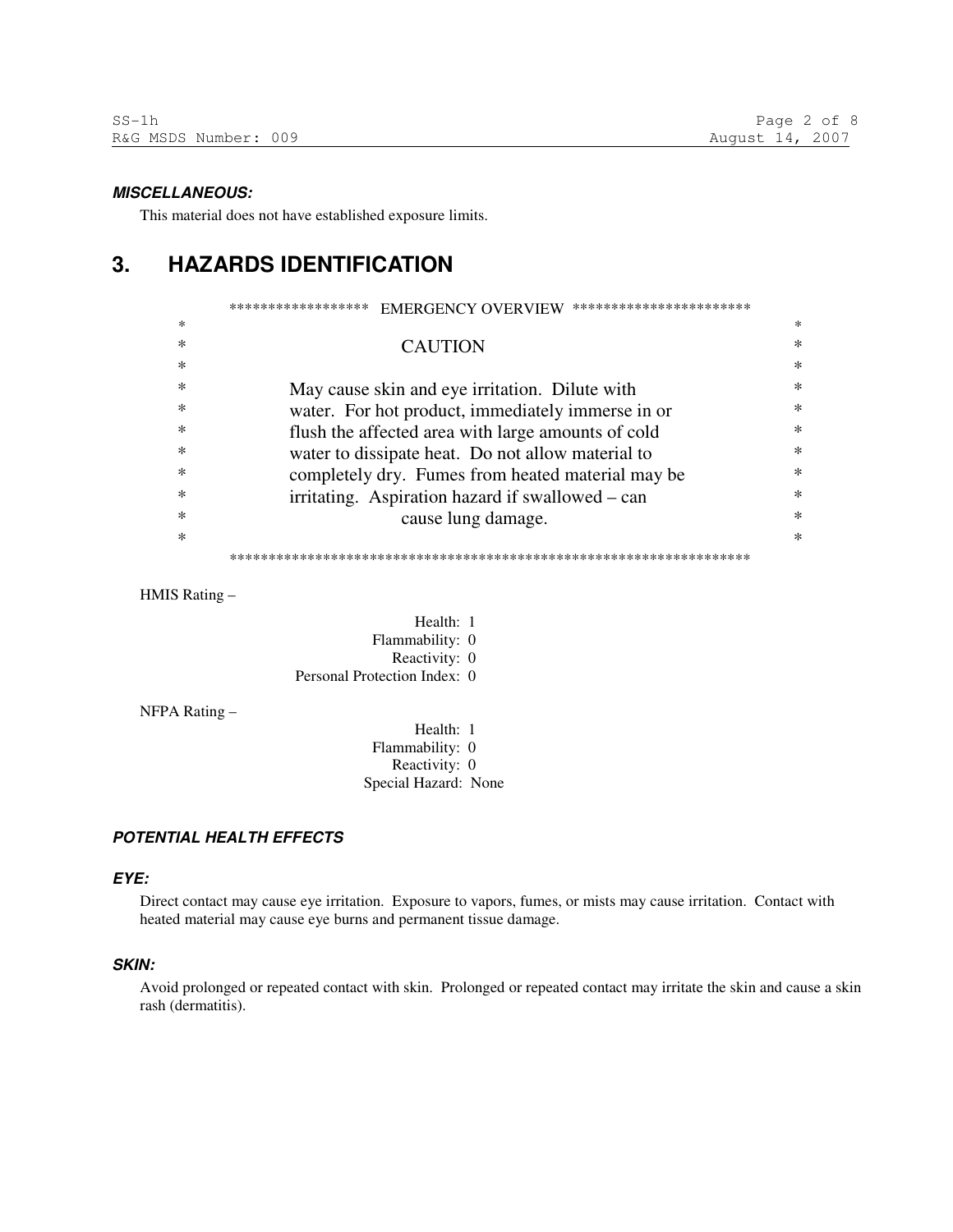#### **INHALATION:**

Avoid breathing vapors or mists. Prolonged or excessive inhalation may cause respiratory tract irritation.

Hydrogen sulfide can cause respiratory paralysis and death depending on the concentration and duration of exposure.

#### **INGESTION:**

Substance may be harmful if swallowed. Irritating to mouth, throat, and stomach.

### **SIGNS AND SYMPTOMS OF EXPOSURE:**

Exposure to hot material may cause thermal burns. Vapors may have an offensive odor which may cause headaches, nausea, and vomiting. Symptoms of overexposure include: fatigue, tearing of eyes, burning sensation in the throat, cough, chest discomfort and skin irritation.

#### **CHRONIC EFFECTS:**

No known hazards in normal industrial use.

### **CARCINOGENICITY INFORMATION:**

IARC has determined that there is inadequate evidence that asphalts are carcinogenic to humans. While brief or intermittent skin contact with this product is not expected to cause harm, those workers who do not practice good personal hygiene and who are exposed repeatedly via skin contact may be at risk.

### **MEDICAL CONDITIONS AGRAVATED BY EXPOSURE:**

Disorders of the kidney, liver, skin and respiratory system

# **4. FIRST AID MEASURES**

### **EYE CONTACT FIRST AID:**

Hold eyelids apart and flush eyes with plenty of water for at least 15 minutes. Get medical attention if irritation develops or persists. Burns due to contact with heated material require immediate medical attention.

### **SKIN CONTACT FIRST AID:**

Wash skin with soap and water. Wear protective gloves to minimize skin contamination. For hot material exposure, DO NOT try to remove solidified material from the skin. DO NOT try to dissolve with solvents or thinners.

#### **INHALATION FIRST AID:**

At elevated temperatures may cause irritation of the eyes and respiratory tract. Although this product is not known to cause respiratory problems, if breathing is difficult, safely remove victim to fresh air and provide oxygen. Get immediate medical attention.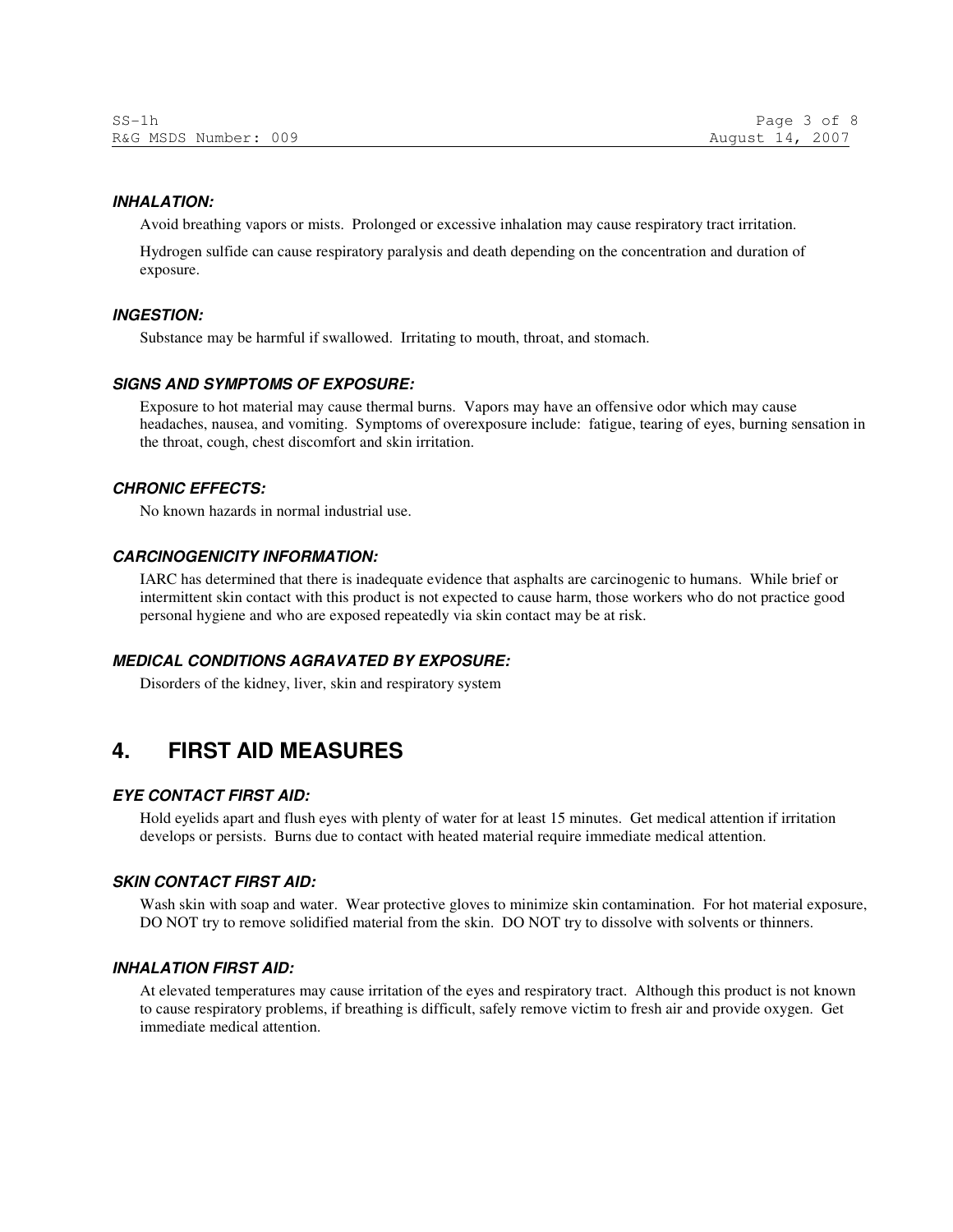#### **INGESTION FIRST AID:**

Get immediate medical attention. Do not induce vomiting due to danger of aspirating liquid into lungs. Gastric lavage may be required.

#### **STATEMENT OF PRACTICAL TREATMENT:**

Get prompt medical attention. Dilute with water. If solidified, treat as neat asphalt.

# **5. FIRE FIGHTING MEASURES**

#### **FLAMMABLE PROPERTIES**

COC Flash Point: None TCC Flash Point: None Autoignition Temperature: N/A

#### **FLAMMABLE LIMITS IN AIR**

LEL: N/A UEL: N/A

### **FLAMMABLE PROPERTIES:**

Product is an aqueous solution. Heated product may produce hazardous fumes, decomposition products or residues. Small quantities of hydrogen sulfide may be released upon heating.

### **EXTINGUISHING MEDIA:**

Use alcohol foam, carbon dioxide, or water spray when fighting fires involving this material. Exercise care when using water as contact with hot asphalt products may produce steam and violent foaming.

#### **FIRE FIGHTING INSTRUCTIONS:**

As in any fire, wear self-contained breathing apparatus pressure-demand MSHA/NIOSH (approved or equivalent) and full protective gear. Decomposition may produce fumes, smoke, oxides of carbon and hydrocarbons, and possible small quantities of hydrogen sulfide.

### **COMBUSTION PRODUCTS:**

Avoid breathing vapors from heated material. Combustion may produce CO,NOx, SOx and reactive hydrocarbons.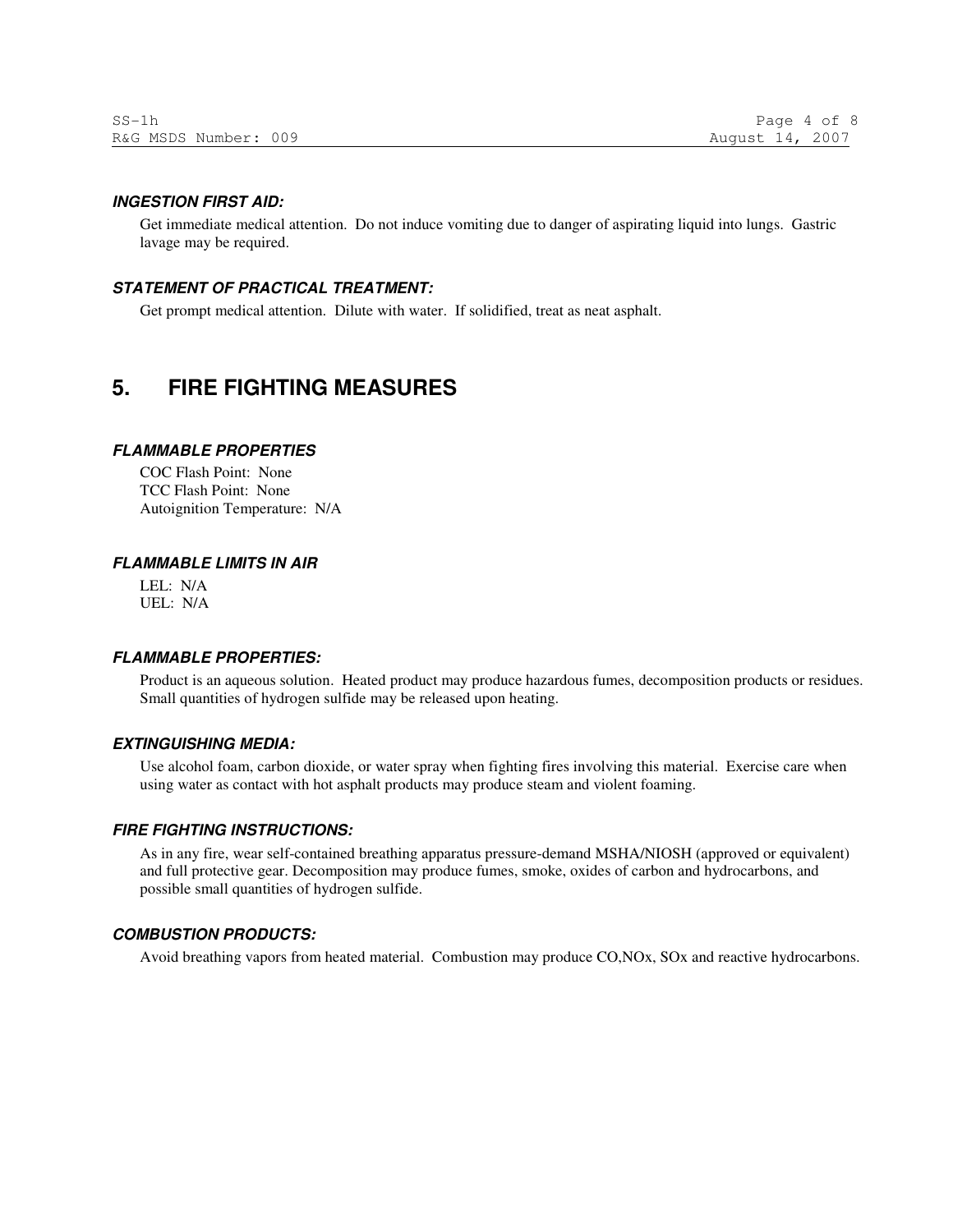# **6. ACCIDENTAL RELEASE MEASURES**

### **SAFEGUARDS (PERSONNEL):**

Observe precautions in Protective Equipment section.

### **INITIAL CONTAINMENT:**

Clean up spills immediately, observing precautions in Protective Equipment section. Contain spilled liquid with sand or earth.

### **LARGE SPILLS PROCEDURE:**

Stop the source of the leak or release. Clean up releases as soon as possible, observing precautions in Exposure Controls/Personal Protection. Contain liquid to prevent further contamination of soil, surface water or groundwater. Large spillage should be dammed-off and pumped into containers.

# **SMALL SPILLS PROCEDURE:**

Absorb spills with inert material.

# **7. HANDLING AND STORAGE**

### **SHELF LIFE: (in original, sealed containers)**

1 day @ 82°C

# **HANDLING (PHYSICAL ASPECTS):**

Use protective clothing impervious to this material.

# **STORAGE PRECAUTIONS:**

Do not store at temperatures above 82°C.

# **8. EXPOSURE CONTROLS / PERSONAL PROTECTION**

### **ENGINEERING CONTROLS:**

Facilities storing or utilizing this material should be equipped with an eyewash facility and a safety shower.

### **EYE / FACE PROTECTION REQUIREMENTS:**

Where contact with this material is likely, eye protection is recommended.

### **SKIN PROTECTION REQUIREMENTS:**

Selection of specific items such as gloves, boots, apron or full-body suit will depend on operation.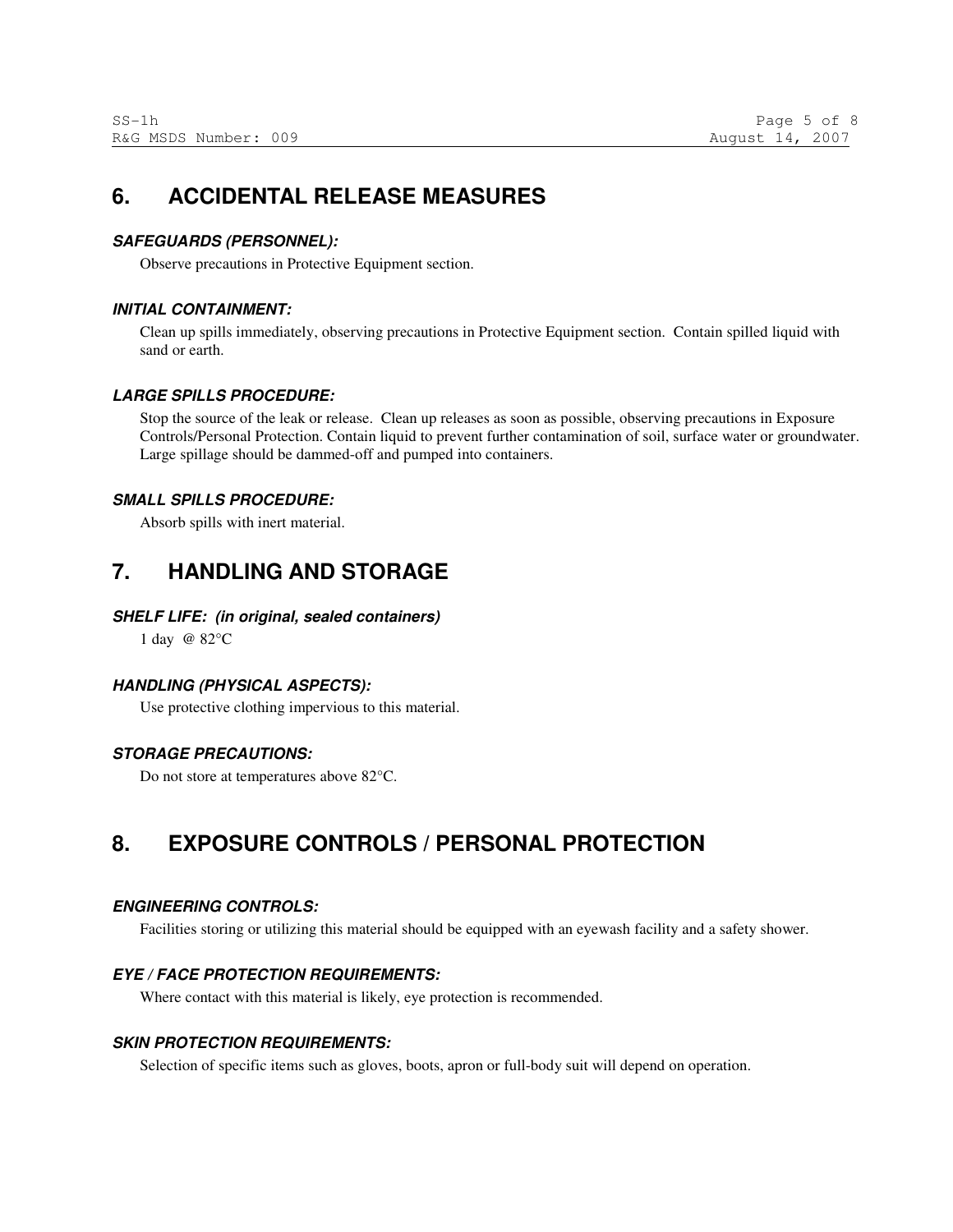#### **RESPIRATORY PROTECTION REQUIREMENTS:**

When there is potential for airborne exposures in excess of applicable limits, wear NIOSH/MSHA approved respiratory protection.

#### **EXPOSURE GUIDELINES:**

HYDROGEN SULFIDE OSHA TWA: 10 ppm, 14 mg/m^3 OSHA STEL: 15 ppm

SODIUM HYDROXIDE

OSHA PEL: 2 mg/m^3 OSHA Ceiling Limit: 2 mg/m^3

# **9. PHYSICAL AND CHEMICAL PROPERTIES**

| VOLATILE ORGANIC COMPOUNDS (VOC) : <2% |  |
|----------------------------------------|--|

# **10. STABILITY AND REACTIVITY**

#### **STABILITY:**

This compound is stable at ambient conditions.

### **POLYMERIZATION:**

Hazardous polymerization will not occur.

# **INCOMPATIBILITY WITH OTHER MATERIALS:**

Avoid contact with strong oxidizing agents.

#### **DECOMPOSITION:**

Decomposition will not occur if handled and stored properly.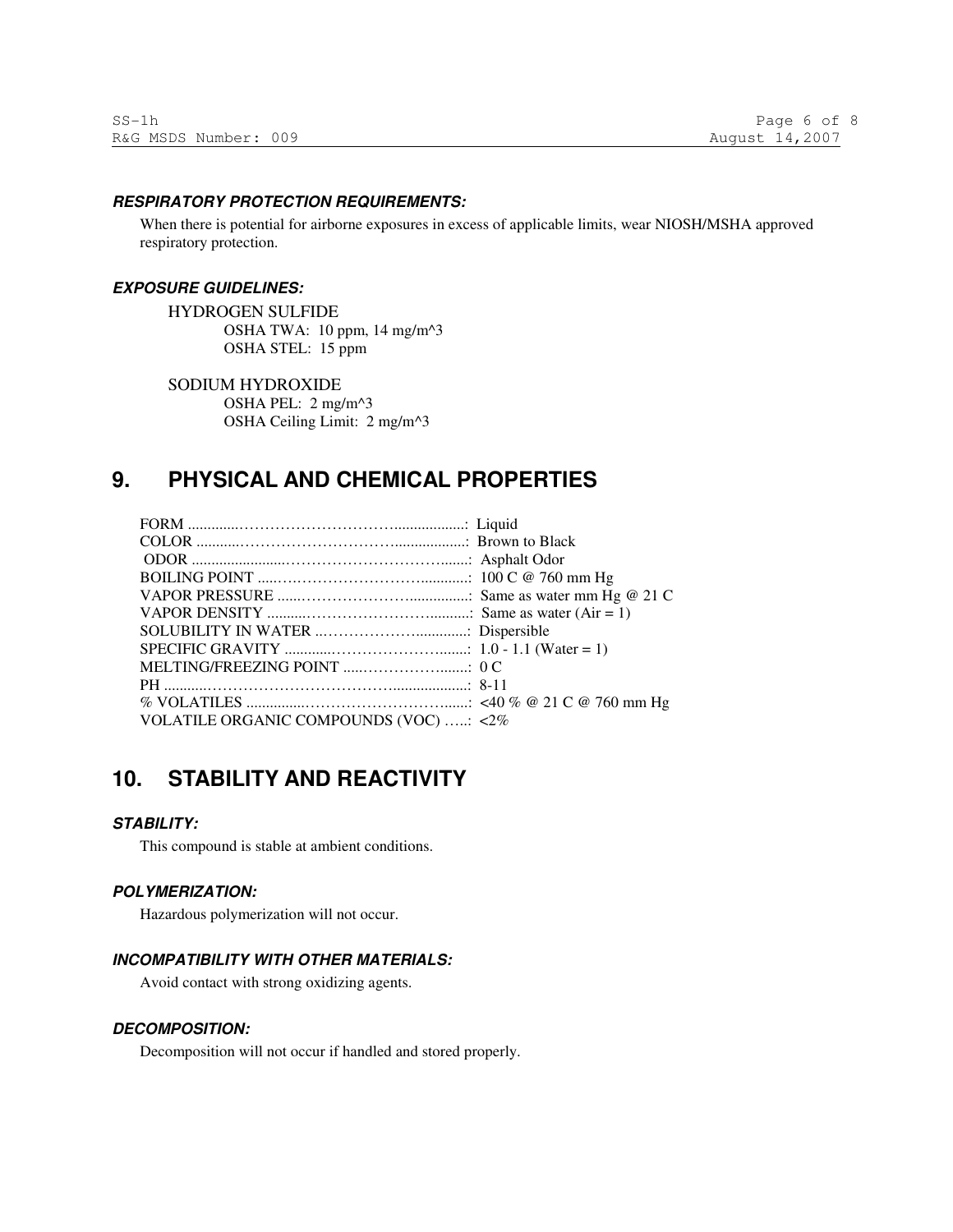### **CONDITIONS TO AVOID:**

Avoid extreme temperatures.

# **11. TOXICOLOGICAL INFORMATION**

This material or all of its components are listed on the Inventory of Existing Chemical Substances under the Toxic Substance Control Act (TSCA).

# **12. ECOLOGICAL INFORMATION**

#### **ENVIRONMENTAL HAZARDS:**

This material should be prevented from uncontrolled applications to soil or earth. This material is a water pollutant and should be prevented from entering storm water and sewage drainage systems and bodies of water.

# **13. DISPOSAL CONSIDERATIONS**

### **WASTE DISPOSAL:**

Treat or dispose of waste material in accordance with all local, state/provincial, and national requirements. Avoid disposal into waste water treatment facilities.

### **CONTAMINATED MATERIALS:**

Treat as product waste.

#### **CONTAINER DISPOSAL:**

Uncleaned empty containers should be disposed of in the same manner as the contents.

# **14. TRANSPORTATION INFORMATION**

PRODUCT LABEL ……....,: SS-1h D.O.T. SHIPPING NAME ...: Non Regulated, Water Based Asphalt Emulsion D.O.T. HAZARD CLASS ....: Non-Hazardous